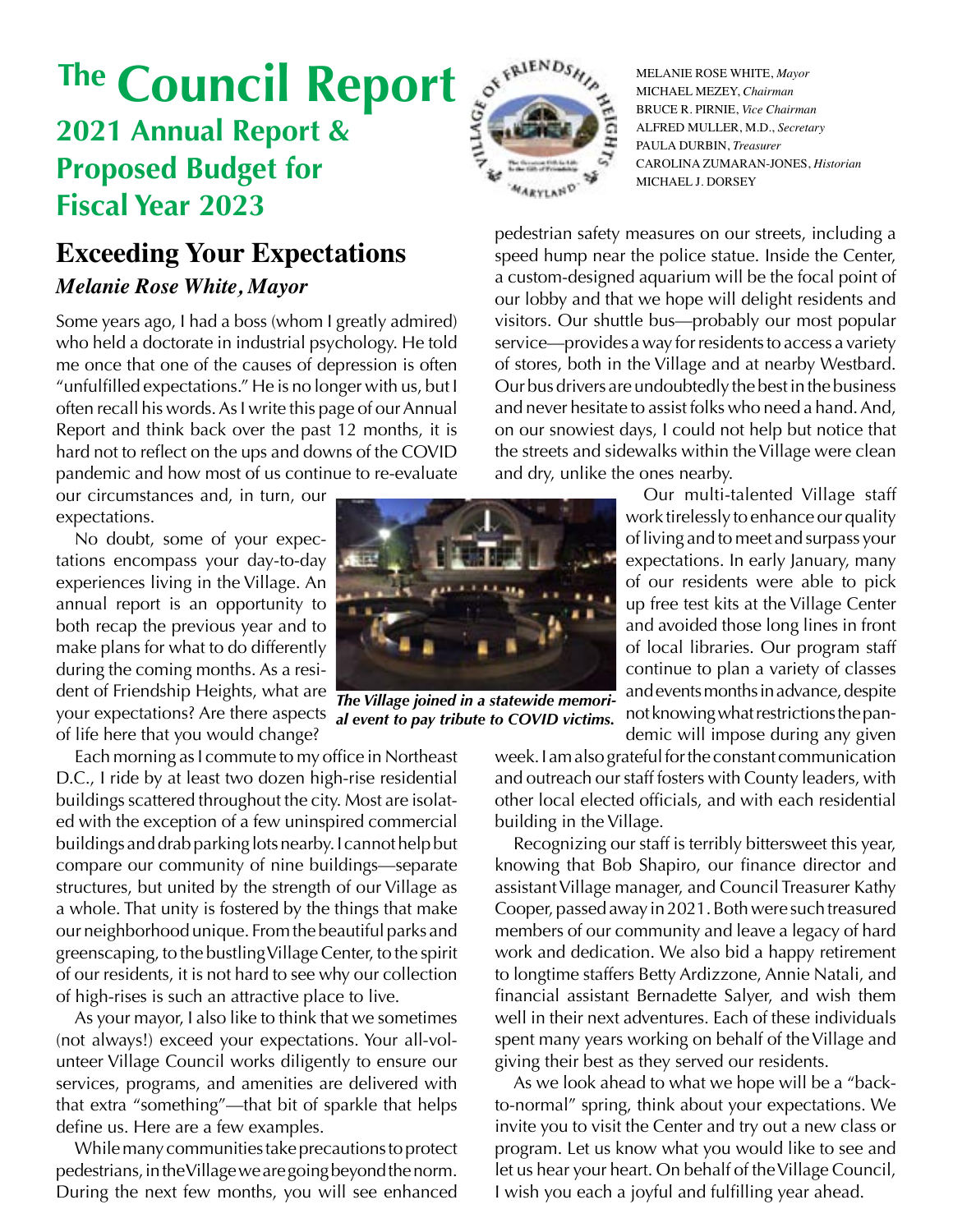### **2021 Village Report** *Julian P. Mansfield, Village Manager*

Village Council member and Treasurer Kathy Cooper resigned in early 2021, then sadly she passed away in March. Kathy had served on the Council since 2015

and was a longtime resident of The Willoughby and member of the Willoughby Board of Directors.

The Village Council election was held in May. Eight candidates ran for the seven seats. The election was conducted by mail and in person, and there was a larger than usual turnout. Voters elected the six Council



*Kathy Cooper*

incumbents, along with Dr. Alfred Muller, who returned to the Council after serving from 1975 to 2001.

After being sworn into office, the Council selected its officers for the 2021–2023 term: Mayor, Melanie Rose White; Chairman, Michael Mezey; Vice Chairman, Bruce Pirnie; Secretary, Alfred Muller, M.D.; Treasurer, Paula Durbin; Parliamentarian, Michael Dorsey; and Historian, Carolina Zumaran-Jones. Mr. Dorsey subsequently resigned as Parliamentarian, leaving that position vacant.

There were numerous changes among the staff over the course of the year. We suffered a tremendous loss with the passing of Village Manager/Finance Director Bob Shapiro in November, following a battle with a rare and aggressive form of cancer. Bob was a vital part of our staff for over 25 years, and more recently



*Bob Shapiro*

lived in The Carleton. He will be sorely missed. Three other beloved staff members, Betty Ardizzone (Facilities Manager), Bernadette Salyer (Financial Assistant), and Annie Natali (Front Desk Receptionist), retired after many years of service to the Village.

We welcomed Donna Bryant as the new Financial Assistant, and Judy Strong and Milly Salamanca as new Front Desk Receptionists. Tracey Biagas, longtime Front Desk Supervisor, was hired as Facilities Manager in

November. We will be seeking to fill a few more staff positions as the calendar turns to 2022.

#### **COVID-19 AND THE VILLAGE'S RESPONSE**

The COVID-19 pandemic was once again the dominant headline for the year globally and locally. Early in the year, as we waited for vaccines to become more widely available, we focused our efforts on COVID testing and highlighting information resources on our website. At our request, Montgomery County set up a free weekly testing site at the Wisconsin Place Recreation Center, which was a convenient and popular location for our residents. We continued pressing County and State officials and our elected representatives for vaccine clinics, and we were all frustrated by the slow pace of vaccine distribution. Partnering with Giant Pharmacy, we held vaccine clinics at the Village Center in April and May. Over the summer we hosted weekly vaccine clinics at the Center thanks to Brookville Pharmacy.

In June, the Village Center reopened to the public, on a modified schedule, for the first time since March 2020. Village Council meetings resumed at the Center rather than online. In-person programming was limited initially, as a number of our classes and groups continued to meet via Zoom. Our July 4 celebration in Humphrey Park, the first major community event we were able to hold in 18 months, was enjoyed by many residents and once again featured numerous elected officials at all levels. In September, we resumed our regular (pre-pandemic) seven-day per week schedule with full programming (see the report from Program Director Anne O'Neil beginning on page 9).

#### **DEVELOPMENT AND PLANNING ISSUES**

Both regional planning and neighborhood development discussions came to the forefront this past year. For the first time since 1964, the County proposed an update to its long-term plan to guide development in the area. Known as Thrive 2050, the new plan puts forth goals for land use, zoning, housing, the economy, equity, transportation, parks and open space, the environment and historic resources. It aims for the creation of "complete communities," where most essential services and amenities would be available within a 15-minute walk or bike ride. These communities would also feature "missing middle" housing, i.e., more diverse and affordable types of residential units.

The Village joined a coalition of Chevy Chase municipalities and community organizations to address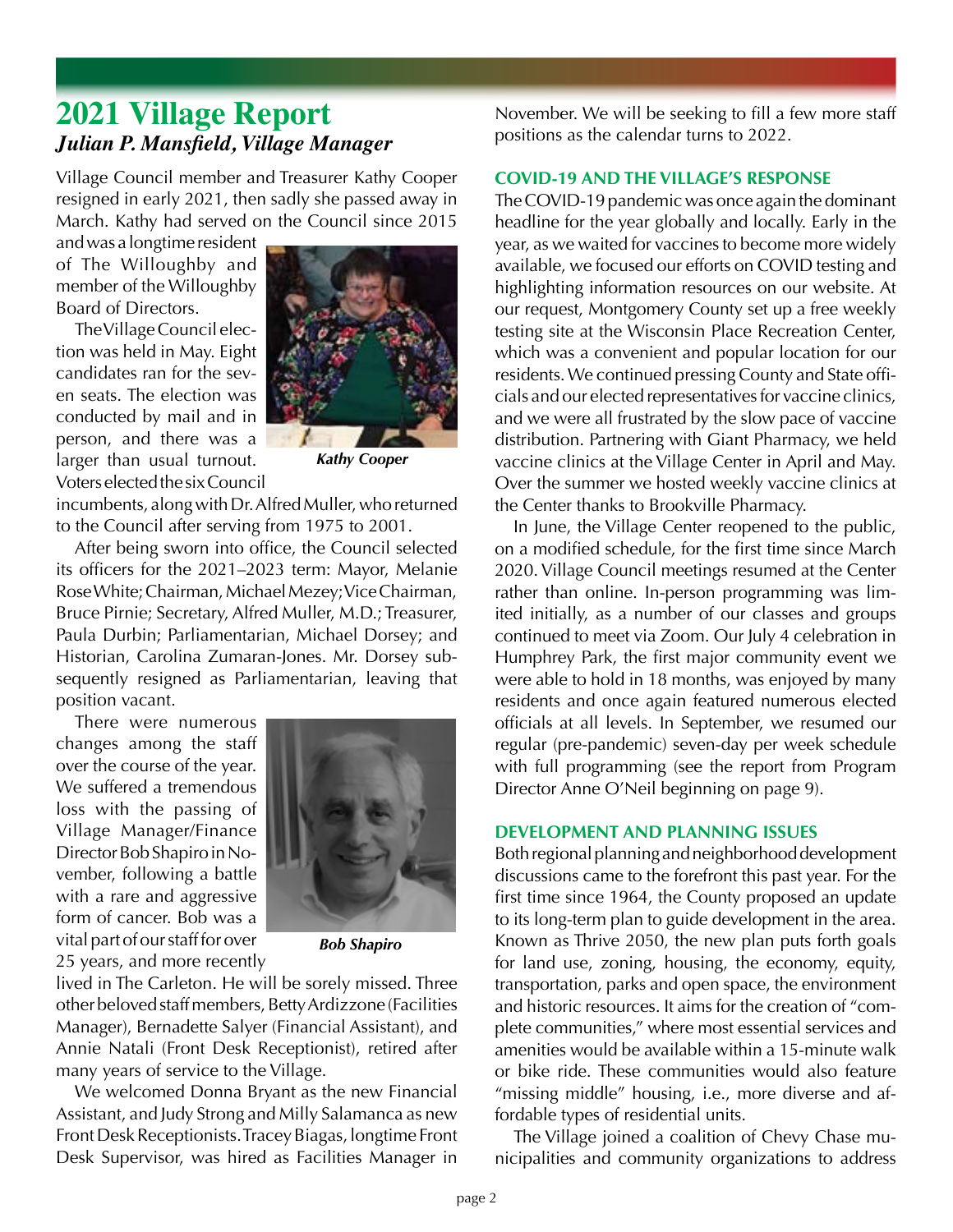concerns with the proposed plan. Following numerous hearings and town meetings, the plan has now been sent to the Montgomery County Executive and County Council for their review.

Meanwhile, for the first time in several years, a development project within the Village's jurisdiction has been proposed and is moving through the County's

approval process. Donohoe Development and Carr City Centers purchased the properties on



the 5500 block of Wisconsin Avenue, including the Courtyard by Marriott hotel. They are proposing to redevelop the portion of the block south of the hotel to the corner of South Park Avenue. The hotel will remain unchanged. The proposed plans include an 18-story apartment building with approximately 380 units and a height of 180 feet (plus mechanical equipment not included in the height calculation), along with up to 15,000 square feet of commercial and retail uses on the ground floor. The building would have two six-story "shoulders" on either side of the main tower rising up from the middle. It would be situated parallel to South Park Avenue with a setback from the street and the adjacent hotel.

The proposal also includes a shared street between the new building and the existing hotel that would run from The Hills Plaza to Wisconsin Avenue. It would provide pedestrian and vehicular access, including garage entry, loading docks and spaces for moving trucks and delivery vehicles. After the developer filed their sketch plan with



*The proposed 18-story apartment building at 5500 Wisconsin Avenue, as seen from the east side of Wisconsin.*

the Planning Board, the Village Council held a special public meeting in October. Following a presentation with the developer and input provided by residents, the Council voted to oppose the project conditionally, expressing concerns regarding the height of the building and the design and use of the proposed shared street.

In November, the Village testified at the Planning Board public hearing, but the Board approved the sketch plan unanimously. The next phase in the process is the site plan application, which the developer is expected to file in 2022.

#### **NEIGHBORHOOD IMPROVEMENTS**

The Council's Parks and Grounds Committee was active throughout the year on several projects. In the spring, the Village's new arborist from Bartlett Tree Experts conducted a comprehensive assessment of the Village's trees, including an updated inventory and tagging system. While nearly all our trees were classified in good or fair condition, there were several recommended for removal. The Parks and Grounds Committee, in consultation with the arborist, identified locations for additional trees, and subsequently 18 new trees were planted in the fall.

The Parks and Grounds Committee also initiated a project to solicit new designs for Page Park, the small park on North Park Avenue nestled between 4615 North Park Apartments and Willard Towers. In December, the Council selected three landscape designers for a design competition that will begin in January 2022. The guidelines include limiting the lawn area, providing flowers, plants and bushes, and retaining most of the

existing trees.

Traffic and safety issues in the Village were topics of much discussion during the year. Responding to safety concerns related to the Village's busiest intersection, South Park Avenue and The Hills Plaza, the Council approved the installation of a speed hump and a pedestrian warning sign at the approach to the intersection. Our police statue at the corner was vandalized and had to be removed for several months to undergo a full restoration. This led to discussions about installing exterior security cameras near the statue and in Humphrey Park, which the Council approved in December.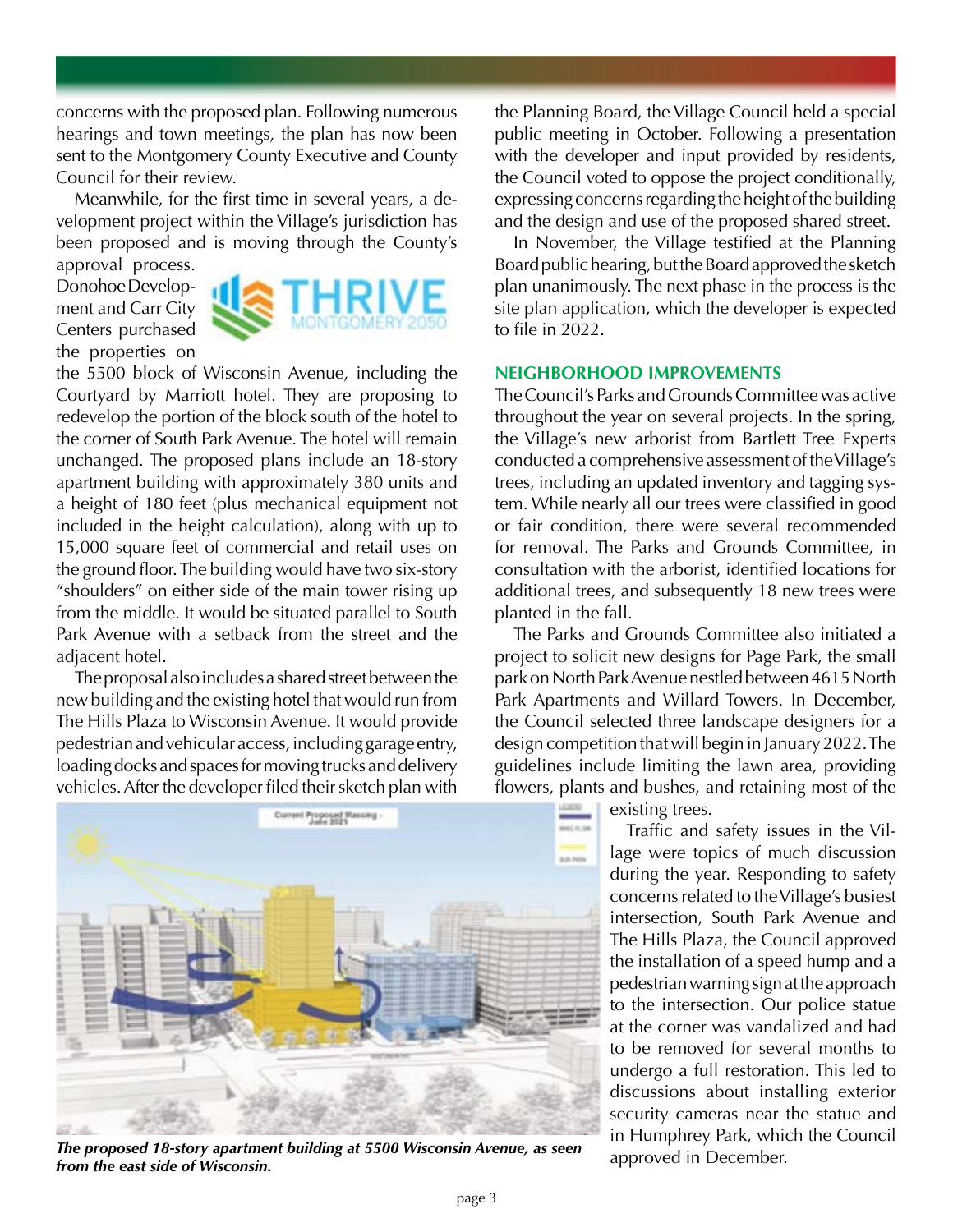The much-anticipated Amazon grocery store opened in August, in the same location as the former Giant store. Our shuttle bus resumed service to the front of the store, and the bus also maintained its schedule with trips to the Westbard Giant three days a week.

The Council approved a proposal to install an aquarium in the Village Center lobby. The large tank will include a custom wooden stand and canopy. We anticipate installation in early 2022.

#### **COMMUNITY CONNECTIONS**

Village residents Elizabeth Harris and John Mertens continued to represent the Village on the Friendship Heights Transportation Management District (TMD) Advisory Committee, which advises the County on a range of traffic and transportation issues.

The Village also maintained its active involvement in the Citizens Coordinating Committee on Friendship Heights, a coalition of 21 neighborhood associations and towns. Melanie White continued to represent the Village on the CCCFH. And the Village remains active in the Maryland Municipal League, with Council Chairman Michael Mezey serving on MML's Legislative Committee, and Village Manager Julian Mansfield continuing as Treasurer of the MML/Montgomery County Chapter.

We welcomed a group of local artists as our new tenants in the Village-owned property at 4602 North Park Avenue. The group is part of the Montgomery County Art Association, which has presented art shows in the Village Center. In addition to working on their art at the location, the artists also plan on having shows and workshops periodically for the community.

In December, we once again coordinated a holiday food drive at the Village Center and delivered more than



400 pounds of food to Manna Food Center to help feed the hungry in the community. We also partnered with Goodwill Industries for a donation drive in the Village. Numerous residents donated clothing and household goods. We anticipate partnering with Goodwill on more donation drives in the Village.

#### **COUNTY MOBILE COMMUTER STORE**

Montgomery County's TRiPS Commuter Store continued its weekly presence in the Village despite the constraints of the ongoing pandemic. The mobile store parks next to the Village Center, in the same spot as the MVA bus. Residents can buy transit passes for Metrorail, Metrobus and Ride On, including Senior SmarTrip cards (good for discounted fares), regular cards and Ride On Youth Cruisers.

### **MONTGOMERY COUNTY POLICE FIELD OFFICE**

The Police Field Office at 4602 North Park Avenue, now in its 25th year of operation, continues to be a terrific partnership with the Montgomery County Police Department.

#### **MVA ON WHEELS**

Residents were pleased to see the Maryland Motor Vehicle Administration's Mobile Office resume service after a lengthy shutdown due to the pandemic. The MVA bus, now by appointment only, comes to the Village on



multiple days each month. All of the services provided at the MVA Express Offices are available on the bus.

#### **THANK YOU**

My special thanks to our wonderful staff for all their efforts throughout a challenging year. We welcome residents to the Village Center to take advantage of all that we have to offer. Please stay healthy and safe in 2022.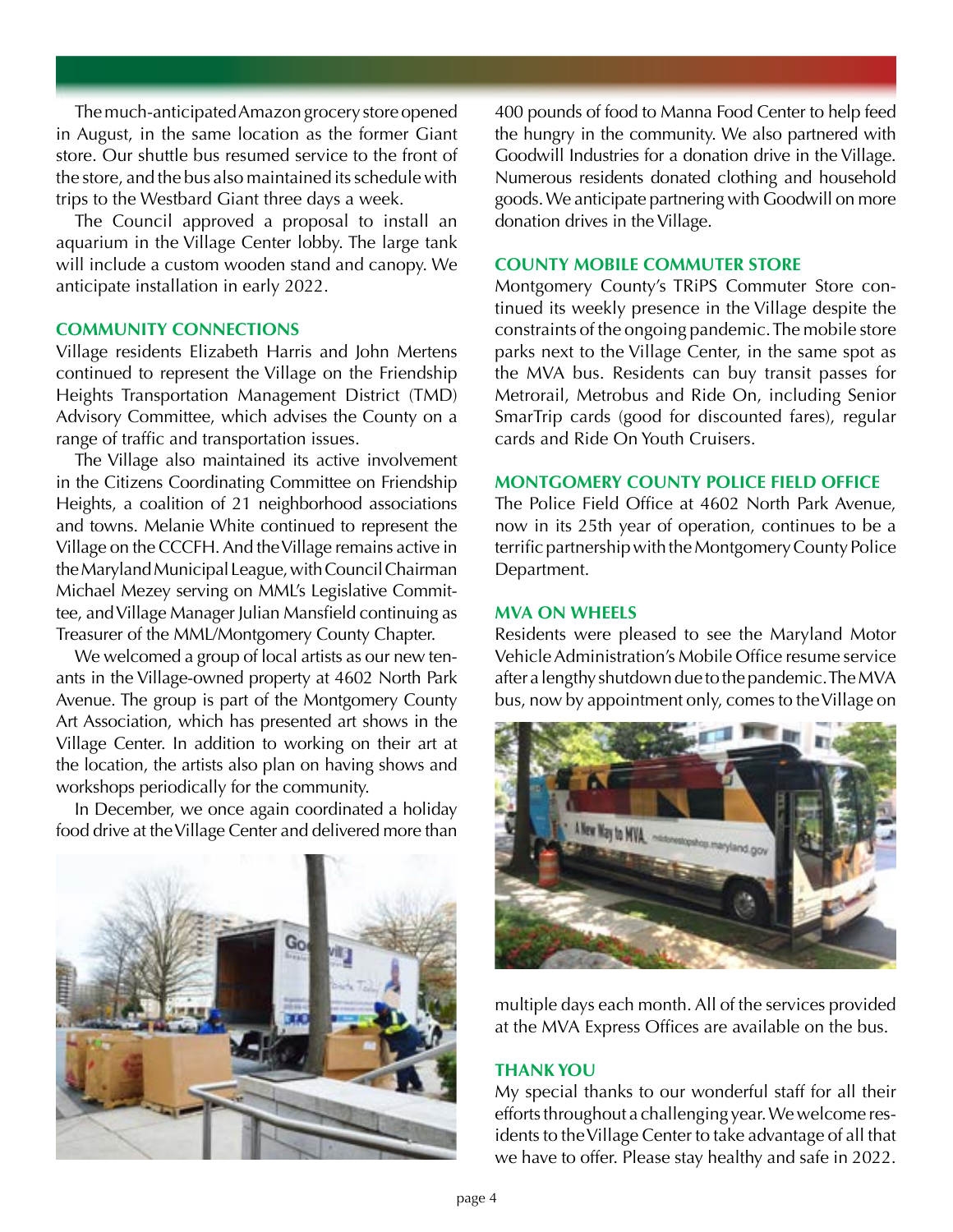### **Treasurer's Report**

The COVID-19 pandemic was the dominant storyline of the past year. Despite its impact, the Village has retained a strong financial position. We ended FY21 with a budget surplus of more than \$450,000, and we anticipate a surplus of about \$572,000 in FY22. This means that for the 17th consecutive year our tax rate can remain at 4 cents per \$100.

The budget developed for this report assumes that we will put COVID restrictions behind us by the end of FY22 and return to a more "normal" context through FY23, which begins on July 1.

#### **REVENUES**

The Village of Friendship Heights receives revenue primarily from taxes on property and income, interest on its accounts, parking tickets and rentals.

The largest source of revenue is our share of the income tax that residents pay to the State. In November 2021, that share totaled more than \$733,000, which was greater than anticipated and accounts for much of the surplus projected for FY22. According to State authorities, the higher distribution was attributable to individuals who had received extensions to file their income tax returns, among them some of the wealthiest taxpayers in the Village.

At the dawn of the pandemic, interest rates dropped and they have stayed down for nearly two years. During 2021 and into the new year, the Council noted the effect on the Village's substantial reserves. Interest income for the current year will fall short of projections. The Federal Reserve Board has indicated the possibility of higher interest rates in 2022. If rates do rise, interest income for the Village might increase slightly in FY23, which is also reflected in this budget.

Revenue from parking tickets decreased during the spread of COVID. It then recovered as the County reinstated enforcement procedures that had been suspended for some time during the pandemic.

Village income from rent is attributable to several sources. After a lengthy vacancy, the Village leased the property at 4602 North Park Avenue last summer to a group of artists. The popular Twin Springs market now serves the Village year round, resulting in additional income. Due to the pandemic, however, the Village ceased rental of the Center for weddings and other gatherings.

Thanks to many years of careful financial management and a healthy tax base, Village reserves have grown steadily. By the end of FY23, the fund is anticipated to reach some \$6.6 million, more than twice the total annual budget. Its disposition will continue as a focus in 2022.

#### **EXPENDITURES**

As noted in the Village Manager's report on page 2, the Village has experienced vacancies in a number of positions during FY22, including several that had been filled by the longest-serving staff members. The resulting reduction in payroll for the remainder of this fiscal year will continue into FY23, even allowing for a 3 percent raise in salaries expected to take effect in July.

Because the Center remained closed until June, and full programming did not resume until September, expenses in several categories shrank. The Council was able to host two substantial community events in FY22—our annual July 4 celebration and Fall Festival and anticipates holding these again this year. Per its contract with the Village, our Security Patrol currently works a reduced schedule.

The proposed budget for FY23 follows. As always, the narrative hits only certain highlights; the footnotes to the budget offer a more complete explanation of the categories indicated.

#### **IN APPRECIATION**

During 2021, Friendship Heights lost two individuals who had contributed significantly to the financial well-being of our Village: Kathy Cooper, the Village Council's Treasurer since her election to this body in 2015, serves as a model for her successors in expertise and temperament. As Financial Director, Bob Shapiro deserves our gratitude for his many accomplishments benefiting the Village during decades of service, most notably the development of our reserves. Kathy and Bob's clear-eyed judgment, ethical standards, loyalty to the community, and careful management of our funds worked to put the Village in the strong financial condition reflected in this Annual Report, which has allowed Friendship Heights, year after year, to maintain services while keeping the tax rate at the lowest level allowed by our charter.

—Paula Durbin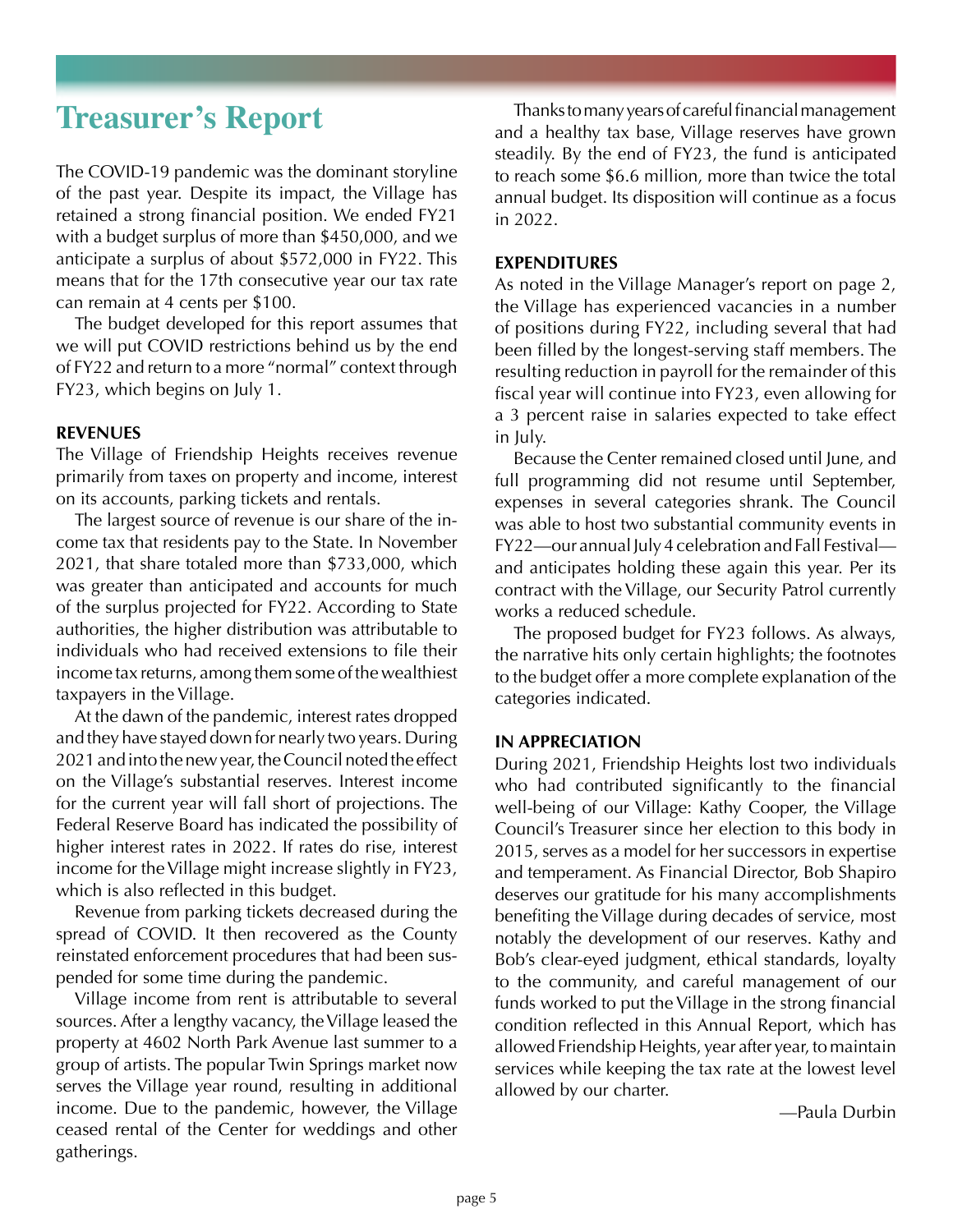# **Friendship Heights Village: Proposed Budget for FY2023**

| <b>REVENUES:</b><br>Property tax <sup>1</sup><br>Income tax $2$<br>Municipal Revenue Sharing <sup>3</sup><br>Gas/highway tax <sup>4</sup><br>Parking violation income <sup>5</sup><br>4602 N. Park Ave. rental<br>Interest income <sup>6</sup><br>Village Center rental income<br>Permit and License fees <sup>7</sup><br>Newsletter ad income<br>Village Center program/misc. income <sup>8</sup> |                                                                 | <b>Actual FY21</b><br>\$651,206<br>1,521,797<br>95,245<br>54,464<br>118,841<br>0<br>12,322<br>616<br>13,455<br>32,053<br>9,321 | \$630,000<br>1,406,000<br>95,245<br>64,000<br>250,000<br>60,000<br>50,000<br>15,000<br>15,000<br>30,000<br>7,000 | <b>Budget FY22 Est. Actual FY22</b><br>\$640,000<br>1,734,000<br>95,245<br>68,000<br>250,000<br>30,000<br>10,000<br>0<br>25,000<br>30,000<br>13,000 | <b>Budget FY23</b><br>\$640,000<br>1,464,000<br>95,245<br>70,000<br>250,000<br>36,000<br>10,000<br>$\overline{0}$<br>25,000<br>30,000<br>13,000 |  |
|----------------------------------------------------------------------------------------------------------------------------------------------------------------------------------------------------------------------------------------------------------------------------------------------------------------------------------------------------------------------------------------------------|-----------------------------------------------------------------|--------------------------------------------------------------------------------------------------------------------------------|------------------------------------------------------------------------------------------------------------------|-----------------------------------------------------------------------------------------------------------------------------------------------------|-------------------------------------------------------------------------------------------------------------------------------------------------|--|
|                                                                                                                                                                                                                                                                                                                                                                                                    | <b>TOTAL REVENUES</b>                                           | \$2,509,320                                                                                                                    | \$2,622,245                                                                                                      | \$2,895,245                                                                                                                                         | \$2,633,245                                                                                                                                     |  |
|                                                                                                                                                                                                                                                                                                                                                                                                    | <b>EXPENDITURES:</b><br><b>General Government</b>               | <b>Actual FY21</b>                                                                                                             |                                                                                                                  | <b>Budget FY22 Est. Actual FY22</b>                                                                                                                 | <b>Budget FY23</b>                                                                                                                              |  |
| 1                                                                                                                                                                                                                                                                                                                                                                                                  | Elections                                                       | \$6,505                                                                                                                        | \$0                                                                                                              | \$0                                                                                                                                                 | \$6,500                                                                                                                                         |  |
| 2A                                                                                                                                                                                                                                                                                                                                                                                                 | Financial admin. and accounting <sup>9</sup>                    | 14,346                                                                                                                         | 12,000                                                                                                           | 12,000                                                                                                                                              | 13,000                                                                                                                                          |  |
| 2B                                                                                                                                                                                                                                                                                                                                                                                                 | Administrative costs <sup>10</sup>                              | 8,115                                                                                                                          | 12,000                                                                                                           | 12,000                                                                                                                                              | 12,000                                                                                                                                          |  |
| 2C                                                                                                                                                                                                                                                                                                                                                                                                 | Memberships and conferences <sup>11</sup>                       | 17,690                                                                                                                         | 25,000                                                                                                           | 15,000                                                                                                                                              | 25,000                                                                                                                                          |  |
| 2D                                                                                                                                                                                                                                                                                                                                                                                                 | Legal counsel and consultants                                   | 25,021                                                                                                                         | 25,000                                                                                                           | 80,000                                                                                                                                              | 50,000                                                                                                                                          |  |
| 2F                                                                                                                                                                                                                                                                                                                                                                                                 | <b>Village Council reports</b>                                  | 2,365                                                                                                                          | 3,000                                                                                                            | 3,000                                                                                                                                               | 3,000                                                                                                                                           |  |
| 3A                                                                                                                                                                                                                                                                                                                                                                                                 | Salaries <sup>12</sup>                                          | 754,436                                                                                                                        | 824,000                                                                                                          | 758,000                                                                                                                                             | 740,000                                                                                                                                         |  |
| 3B                                                                                                                                                                                                                                                                                                                                                                                                 | Health and life insurance <sup>13</sup>                         | 166,581                                                                                                                        | 191,000                                                                                                          | 200,000                                                                                                                                             | 220,000                                                                                                                                         |  |
| 3C                                                                                                                                                                                                                                                                                                                                                                                                 | F.I.C.A.                                                        | 58,547                                                                                                                         | 63,500                                                                                                           | 58,000                                                                                                                                              | 56,500                                                                                                                                          |  |
| 3E                                                                                                                                                                                                                                                                                                                                                                                                 | Retirement contribution <sup>14</sup>                           | 54,697                                                                                                                         | 64,000                                                                                                           | 57,000                                                                                                                                              | 55,000                                                                                                                                          |  |
| 4A                                                                                                                                                                                                                                                                                                                                                                                                 | Xerox copiers                                                   | 751                                                                                                                            | 1,000                                                                                                            | 1,000                                                                                                                                               | 1,000                                                                                                                                           |  |
| 4C                                                                                                                                                                                                                                                                                                                                                                                                 | Heating and cooling maintenance                                 | 11,773                                                                                                                         | 12,000                                                                                                           | 12,000                                                                                                                                              | 12,000                                                                                                                                          |  |
| 4D                                                                                                                                                                                                                                                                                                                                                                                                 | Bldg. security system maintenance                               | 6,539                                                                                                                          | 4,500                                                                                                            | 4,500                                                                                                                                               | 4,500                                                                                                                                           |  |
| 5C                                                                                                                                                                                                                                                                                                                                                                                                 | Bldg./General liability insurance <sup>15</sup>                 | 12,583                                                                                                                         | 13,752                                                                                                           | 12,583                                                                                                                                              | 11,690                                                                                                                                          |  |
| 6                                                                                                                                                                                                                                                                                                                                                                                                  | Telephone and utilities                                         | 33,339                                                                                                                         | 45,000                                                                                                           | 35,000                                                                                                                                              | 35,000                                                                                                                                          |  |
| 7                                                                                                                                                                                                                                                                                                                                                                                                  | Hospitality and special events <sup>16</sup>                    | 2,463                                                                                                                          | 20,000                                                                                                           | 8,000                                                                                                                                               | 15,000                                                                                                                                          |  |
| 8A                                                                                                                                                                                                                                                                                                                                                                                                 | Equipment and supplies <sup>17</sup>                            | 11,213                                                                                                                         | 15,000                                                                                                           | 14,000                                                                                                                                              | 14,000                                                                                                                                          |  |
| 8B                                                                                                                                                                                                                                                                                                                                                                                                 | Office and building furniture                                   | $\mathbf 0$                                                                                                                    | 5,000                                                                                                            | 0                                                                                                                                                   | 5,000                                                                                                                                           |  |
| 8D                                                                                                                                                                                                                                                                                                                                                                                                 | 4602 N. Park Ave. maintenance                                   | 16,774                                                                                                                         | 10,000                                                                                                           | 15,000                                                                                                                                              | 15,000                                                                                                                                          |  |
| 8E                                                                                                                                                                                                                                                                                                                                                                                                 | Computer equipment/supplies                                     | 2,524                                                                                                                          | 3,000                                                                                                            | 3,000                                                                                                                                               | 10,000                                                                                                                                          |  |
| 8F                                                                                                                                                                                                                                                                                                                                                                                                 | Center maintenance/repairs<br>Maintenance service <sup>18</sup> | 7,415                                                                                                                          | 25,000                                                                                                           | 35,000                                                                                                                                              | 35,000                                                                                                                                          |  |
| 8G                                                                                                                                                                                                                                                                                                                                                                                                 |                                                                 | 28,580                                                                                                                         | 25,000                                                                                                           | 15,000                                                                                                                                              | 15,000<br>\$1,354,190                                                                                                                           |  |
| <b>Total General Government</b><br>\$1,242,257<br>\$1,350,083<br>\$1,398,752                                                                                                                                                                                                                                                                                                                       |                                                                 |                                                                                                                                |                                                                                                                  |                                                                                                                                                     |                                                                                                                                                 |  |
| <b>Public Safety</b>                                                                                                                                                                                                                                                                                                                                                                               |                                                                 |                                                                                                                                |                                                                                                                  |                                                                                                                                                     |                                                                                                                                                 |  |
| 9A                                                                                                                                                                                                                                                                                                                                                                                                 | Security patrol contract                                        | \$55,206                                                                                                                       | \$120,000                                                                                                        | 57,000                                                                                                                                              | \$60,000                                                                                                                                        |  |
| 9B                                                                                                                                                                                                                                                                                                                                                                                                 | Police Field Office <sup>19</sup>                               | 1,966                                                                                                                          | 4,000                                                                                                            | 2,000                                                                                                                                               | 2,000                                                                                                                                           |  |
| Security vehicle maintenance <sup>20</sup><br>9C                                                                                                                                                                                                                                                                                                                                                   |                                                                 | 6,704                                                                                                                          | 12,000                                                                                                           | 7,000                                                                                                                                               | 7,000                                                                                                                                           |  |
| <b>Total Public Safety</b>                                                                                                                                                                                                                                                                                                                                                                         |                                                                 | \$63,876                                                                                                                       | \$136,000                                                                                                        | \$66,000                                                                                                                                            | \$69,000                                                                                                                                        |  |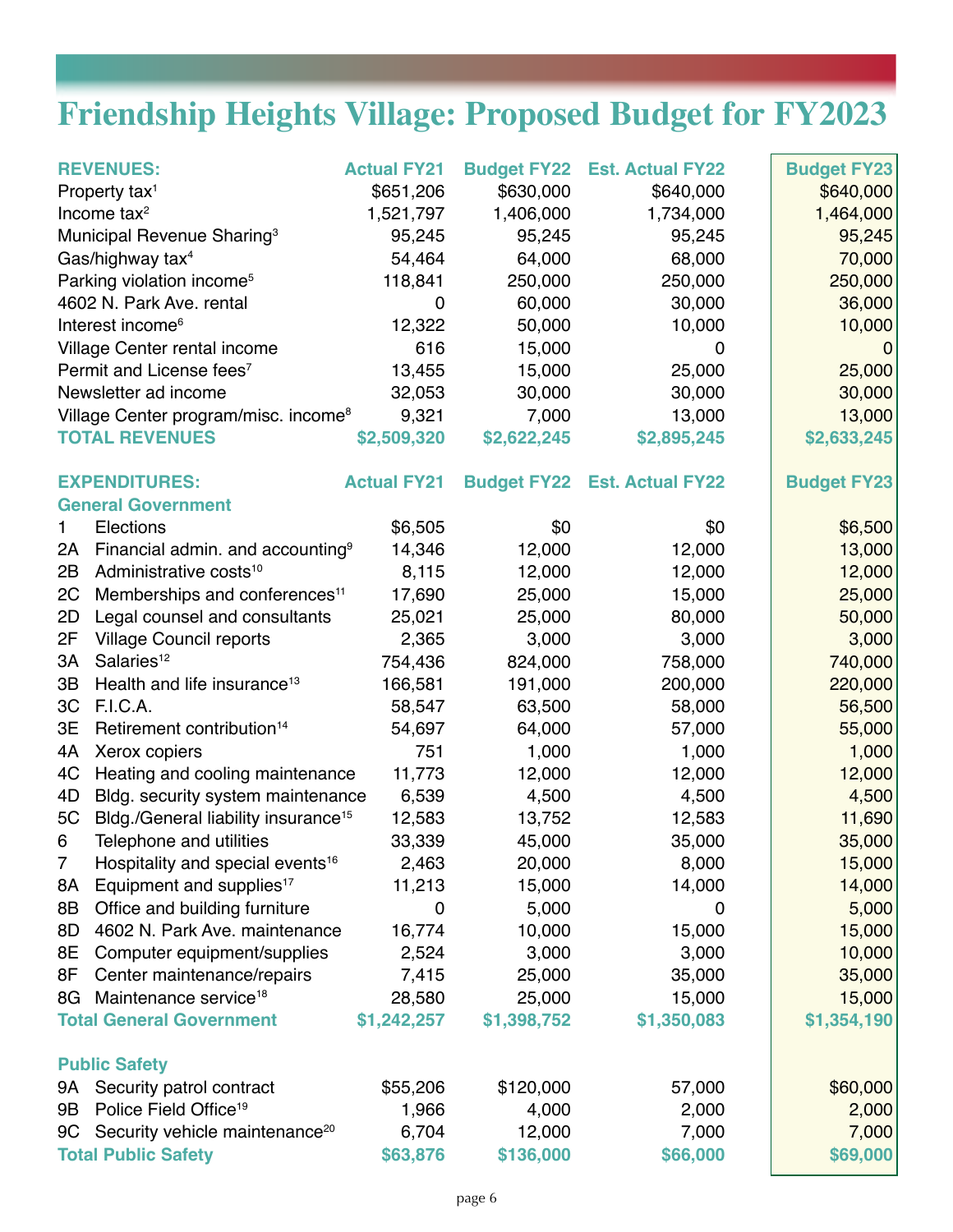| <b>Public Works</b>                         | <b>Actual FY21</b> |             | <b>Budget FY22 Est. Actual FY22</b> | <b>Budget FY23</b> |
|---------------------------------------------|--------------------|-------------|-------------------------------------|--------------------|
| Bus contract <sup>21</sup><br>10            | \$402,870          | \$485,000   | \$485,000                           | \$495,000          |
| 11A Street maintenance                      | 0                  | 10,000      | 15,000                              | 15,000             |
| 11B Sidewalk maintenance                    | 11,130             | 20,000      | 20,000                              | 20,000             |
| 11C Snow removal                            | 62,481             | 50,000      | 50,000                              | 50,000             |
| 11D Storm drain maintenance                 | 0                  | 0           | 0                                   | 0                  |
| 12A Waste collection <sup>22</sup>          | 12,132             | 15,000      | 14,000                              | 14,000             |
| 12B Recycling                               | 3,030              | 3,500       | 1,200                               | 1,200              |
| <b>Street lighting</b><br>13                | 25,648             | 25,000      | 20,000                              | 20,000             |
| Street signs<br>14                          | 895                | 1,000       | 5,000                               | 5,000              |
| <b>Trees</b><br>15                          | 11,060             | 15,000      | 15,000                              | 10,000             |
| Villagescape <sup>23</sup><br>16            | 12,654             | 14,000      | 14,000                              | 14,000             |
| <b>Total Public Works</b>                   | \$541,900          | \$638,500   | \$639,200                           | \$644,200          |
| <b>Health/Social Services</b>               |                    |             |                                     |                    |
| 17B Health/Social services <sup>24</sup>    | 111                | 12,000      | 10,000                              | 12,000             |
| <b>Total Health/Social Services</b>         | \$111              | \$12,000    | \$10,000                            | \$12,000           |
| <b>Recreation and Parks</b>                 |                    |             |                                     |                    |
| 18C Lecture fees                            | 2,530              | 10,000      | 3,000                               | 10,000             |
| 18D Musicians' fees                         | 8,019              | 20,000      | 20,000                              | 20,000             |
| 18E Instructors' fees                       | (3,390)            | 0           | 0                                   | $\overline{0}$     |
| 18F Trip fees                               | 861                | 0           | 0                                   | 3,000              |
| 18G Art/theme shows                         | 240                | 3,000       | 1,000                               | 3,000              |
| 181 Consumable supplies                     | 1,264              | 6,000       | 2,000                               | 4,000              |
| 18K Lunches, brunches, teas & dinners       | 1,366              | 14,000      | 10,000                              | 14,000             |
| 18M Center special events <sup>25</sup>     | 7,743              | 40,000      | 25,000                              | 35,000             |
| <b>Reading Room materials</b><br>19         | 2,125              | 4,000       | 3,000                               | 3,000              |
| 20C Village newsletter                      | 24,189             | 29,000      | 29,000                              | 29,000             |
| 21A Village Parks: Electricity              | 906                | 2,000       | 1,500                               | 1,500              |
| 21B Village Parks: Water                    | 7,865              | 7,000       | 10,000                              | 10,000             |
| 21C Village Parks: Fountain maint.          | 14,435             | 20,000      | 20,000                              | 20,000             |
| 21D Village Parks: Lighting maint.          | 2,007              | 3,000       | 3,000                               | 3,000              |
| 21E Village Parks: Furniture                | 27,652             | 2,000       | 2,000                               | 2,000              |
| 21F Village Parks: Walkway maint.           | 0                  | 0           | 3,000                               | 3,000              |
| 21G Art fund                                | 0                  | 3,000       | 0                                   | 3,000              |
| 23 Landscaping contract                     | 101,925            | 100,000     | 115,000                             | 100,000            |
| 24 Arborist contract                        | 9,745              | 15,000      | 10,000                              | 15,000             |
| <b>Total Recreation and Parks</b>           | \$209,482          | \$278,000   | \$257,500                           | \$278,500          |
| <b>Total Operating Expenditures</b>         | \$2,057,626        | \$2,463,252 | \$2,322,783                         | \$2,357,890        |
| <b>Surplus/(Deficit)</b>                    | \$451,694          | \$158,993   | \$572,462                           | \$275,355          |
| <b>TOTAL EXPENDITURES</b>                   | \$2,509,320        | \$2,622,245 | \$2,895,245                         | \$2,633,245        |
| <b>GENERAL FUND BALANCE</b>                 | \$5,780,018        | \$5,939,011 | \$6,352,480                         | \$6,627,835        |
| <b>CAP. IMPROV. FUND BALANCE26</b>          | \$11,298           | \$11,298    | \$11,298                            | \$11,298           |
| <b>OPEB TRUST FUND RESERVE<sup>27</sup></b> | \$1,335            | \$3,000     | \$5,000                             | \$3,000            |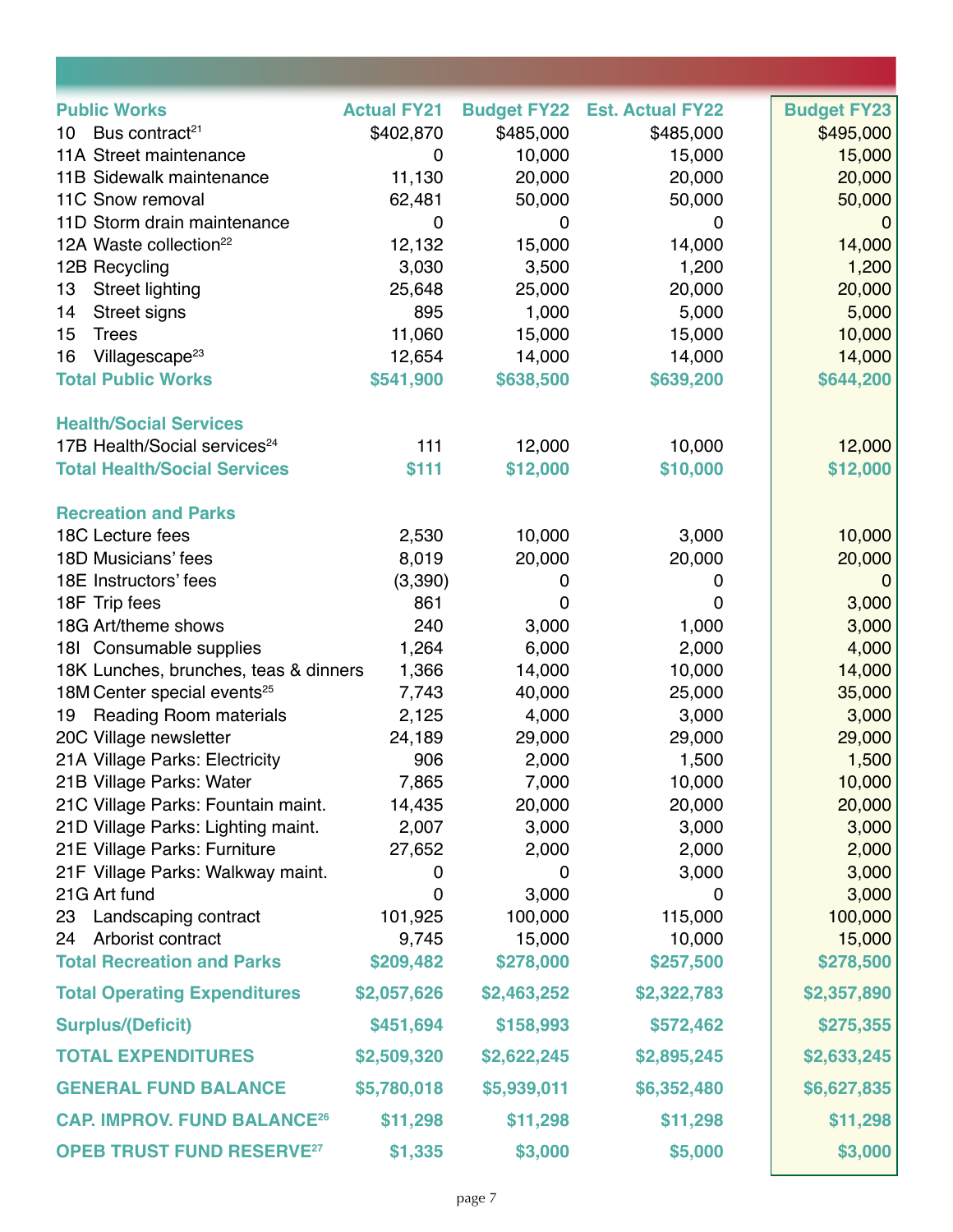#### FOOTNOTES

#### Revenues

- 1 The special tax rate for the Village of Friendship Heights (not less than 4¢/\$100 nor more than 20¢/\$100 on assessments based on 100% of value), set by the Friendship Heights Village Council, was 4¢/\$100 in FY2022 and is proposed to be 4¢/\$100 for FY2023, which begins July 1, 2022.
- 2 Estimate reflects the portion of the County tax rate returned to the Village from state filings.
- 3 An agreement between the County and municipalities (including special tax districts) requires the County to reimburse special tax districts for a portion of certain expenditures, which currently include park maintenance, health services, and road maintenance.
- 4 This amount is derived from a State formula based on the number of registered vehicles at Village addresses.
- 5 Parking violation income is collected by Montgomery County. The Village revenue share is 75%.
- 6 Interest is from Village funds placed in State approved investments. Interest on the Capital Improvements and OPEB Funds, included in the audit figure, is not included in the budget.
- 7 Permit fees are paid by contractors who occupy public rights-of-way (streets and sidewalks). By law, the fees defray only the reasonable administrative costs of maintaining the permit system and are currently \$250. Certain license fees are also received from the State.
- 8 Includes a percentage of art sales and commission from produce market sales.

#### Expenditures

- 9 Includes the annual audit and financial statements required by law.
- 10 Includes taking of the minutes for the monthly public Council meetings, postage and stationery. May also include contracted administrative support.
- 11 Includes Maryland Municipal League dues and conventions attended by Council and/or staff.
- 12 Salaries of eight full-time and five part-time employees. (The Center is open seven days a week and four evenings until 9 p.m.) Volunteers provide additional support to staff.
- 13 Covers costs of health insurance and life insurance provided to qualifying employees.
- 14 Council contribution to employee retirement plan.
- 15 Includes Workers Compensation, Public Officials Liability, Fidelity Bond, and Building/General Liability.
- 16 Volunteer/staff annual appreciation dinner, condolence flowers, and holiday decorations.
- 17 Includes general cleaning products, restroom paper supplies, copier paper, and office supplies.
- 18 Contract for maintenance supplies and supplemental cleaning at Village Center. Maintenance employees were added to Village staff in November 2020.
- 19 Cost to maintain Police Field Office at 4602 North Park Avenue.
- 20 Cost of security vehicle provided by security contractor.
- 21 Contract for operation of shuttle bus, including vehicle, drivers, maintenance, insurance.
- 22 Includes collection of Center trash and recyclables and park trash six times per week. A community shredding service, twice per year, is also included.
- 23 Cost to install and maintain flower baskets on streetlight poles.
- 24 Includes cost of nurse consultation services and other health related programs.
- 25 Cost of major seasonal events each year.
- 26 The costs of completed or committed projects have been deducted. The Council may consider other capital projects. Money will be moved into the Capital Improvements Fund as required.
- 27 Reserve for payments into Montgomery County Trust for retiree health benefits. Additional money will be moved into the reserve as required.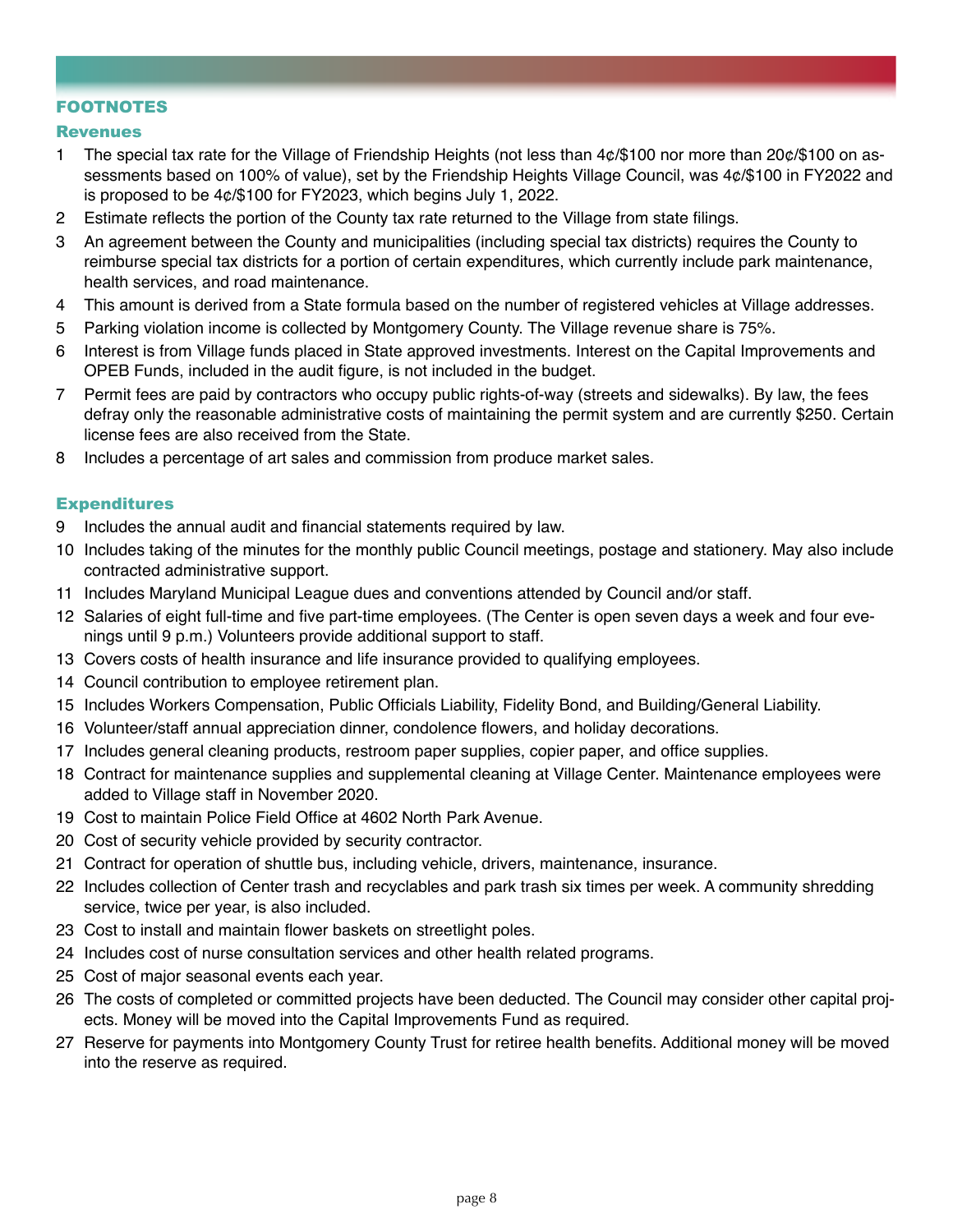### **2021 Program Report** *Anne O'Neil, Program Director*

The year 2021 was a year of patience and anticipation as we adjusted to an ever-changing social landscape still dictated by COVID-19. It began with the Village Center remaining closed to the public due to continuing concerns about the virus.

As a result, in early 2021, most programming occurred virtually. By using Zoom, groups were able to gather over the internet from the comfort and safety of their own homes: Coffee and Current Events continued to discuss and debate events of the day, Fiber Friends could show off knitted and crocheted handiwork, Great Books could ponder literary classics, Chess players challenged their opponents, the Village Book Club reflected on a host of written works, Express Yourself offered support for aphasia patients, and even the Walking Club joined in to meet virtually.

Village residents went online for art and writing workshops. The Village Center continued to offer free tech tutorial classes—the most popular offered help with participating in Zoom lectures and tips for using cell phones. The Village Center also offered a host of virtual lectures, field trips and concerts.

On-line lecture topics ranged from race relations to COVID to political strife around the world: playwright Kenneth Jones examined censorship in "Alabama Story;" Dr. David Sacks offered insight and coping methods during "Staying Resilient—COVID 19: One Year Later; physical therapist Shira Racoosin addressed fall prevention; Kyi May Kaung explained Myanmar's military coup.

Although our Village-sponsored trips were on hold, we traveled virtually to a number of exciting sites across



*We saw a performance of the musical Hadestown at the Kennedy Center in October.*



*Residents took a virtual tour of the Philbrook Museum in Tulsa, Oklahoma, in May.*

the country—New York City's Tenement Museum, the American Labor Museum, the Idaho National Lab, the Baseball Hall of Fame, The Baltimore Museum of Industry, the Museum of Folk Arts in Utah, the Philbrook Museum in Tulsa, the Warhol Museum, the Norton Museum, and the Corning Glass Museum.

While residents waited for in-person concerts to resume, they enjoyed round-the-clock access to YouTube performances made specifically for Friendship Heights audiences. Online…OnStage performers included: classical pianist Frederick Moyer, clarinetist James Logan, saxophone and piano duo R2Duo; holiday concerts by Music Pilgrim Trio, Janet Rutland and Susan Jones; classical and vocal performances by Tulsa Trio; a Spanish Heritage program from Isaac Eicher and Marcella Pinilla; R&B, jazz and international music from the Silver Sounds band; western swing from Shelby Eicher; jazz from Jenny and Nathan Wilson; and a variety of vocal performances ranging from country to vintage pop to show tunes from Janet Rutland; classical guitar by Richard Miller; soothing sounds of the harp by Miriam Gentle; and a performance by Baltimore Symphony Orchestra cellist Darius Skoraczewski and flautist Marcia McHugh.

The Online… OnStage series also features musical and performing arts lectures ranging from Native American ballerinas to the history of jazz to the stories behind songs by Duke Ellington and Glen Miller.

In addition to online programs, there were a number of activities throughout the Village that enabled residents to engage while keeping a safe social distance.

Seasonal craft kits, stocked with art supplies for children and adults, sparked creativity and kept residents engaged.

During a state-wide memorial event, we joined in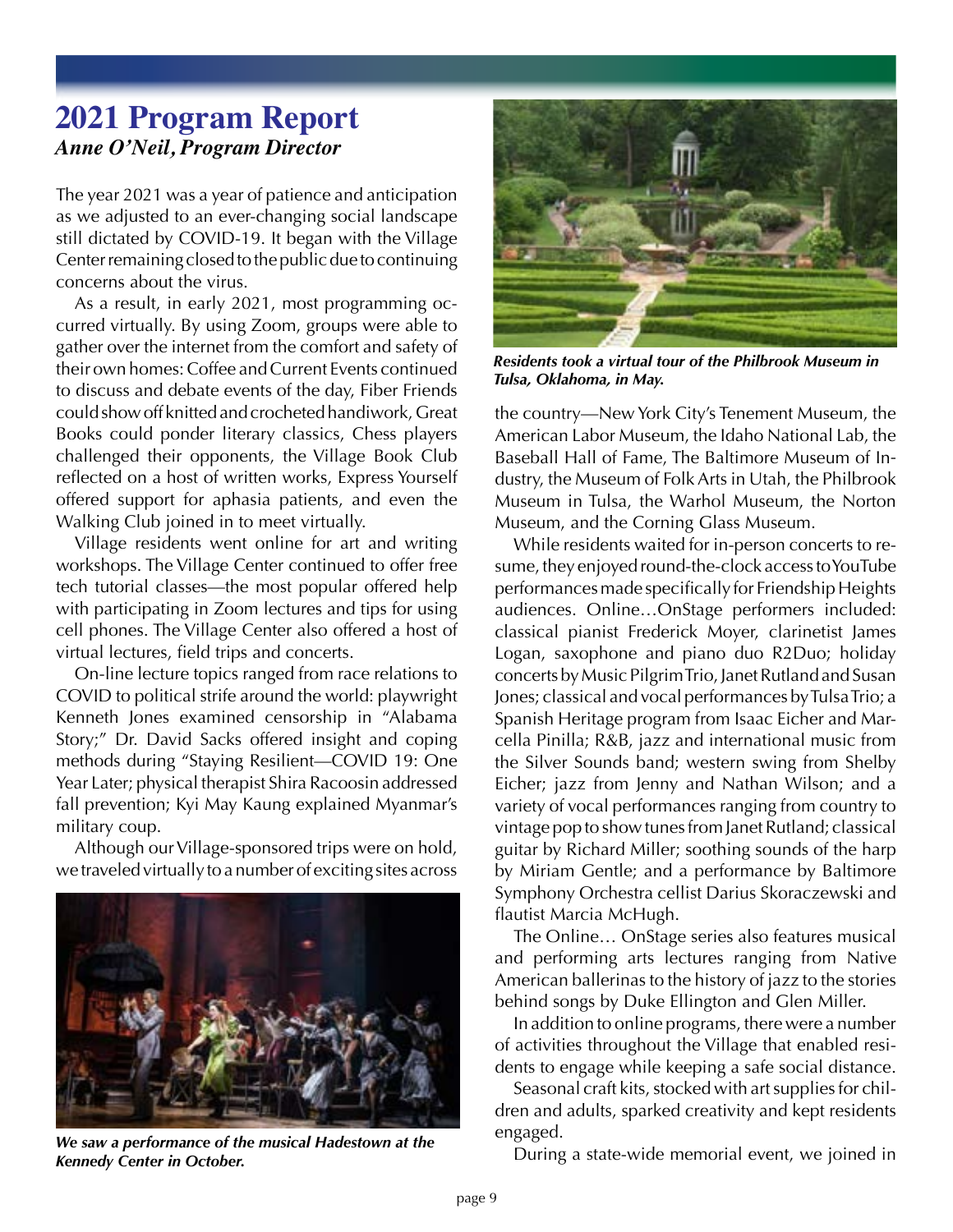

*Our trip to Rehoboth Beach in the summer is always popular with Village residents.*

paying tribute to those who lost their lives to COVID by placing luminaries in the Village Center windows and around the fountain in Hubert Humphrey Park.

By early spring, a number of COVID-19 vaccines were available to the general public. While many Marylanders waited in lines at local stadia or amusement parks, almost 200 Village residents came to the Village Center for vaccine clinics offered by the Village Council, in cooperation with Giant pharmacies. Brookeville Pharmacy also administered COVID-19 vaccines, in cooperation with the Village Center.

State Sen. Susan Lee was joined by State Delegates Ariana Kelly, Sara Love, Marc Korman and Montgomery County Councilmember Andrew Friedson via Zoom to present a review of issues the legislature tackled in its 2021 session.

In June, the Village Center reopened with limited in-person programming. Concerts were held outdoors in Hubert Humphrey Park in front of the Village Center. The Dixie Power Trio kicked off our Outdoor Summer Concert Series: Entertainers were thrilled at the chance to perform in front of live audiences again and audiences greeted them with great enthusiasm.

Summer concert performances included: guitarist Steve Hom and jazz vocalist Karla Chisholm; jazz bassist Tommy Cecil with guitarist Nate Najar; bluegrass band Big Howdy; jazz vocalist Karen Lovejoy; Celtic band IONA; Latin stylings by guitarist Richard Miller and vocalist Vanessa Fallabella; jazz fusion band The Silver Sounds; Machaya Klezmer; a comedy night with Robert Mac; the Jenny Wilson Trio; Music Pilgrim Trio; and One Night Samba.

The return of our July 4th celebration in Hubert

Humphrey Park had the semblance of normalcy with residents enjoying hot dogs and apple pie, speeches by local politicians, rides on a trackless train, music by Frank Cassel and the Mountain Fever Band, and the camaraderie of friends and neighbors.

The Village celebrated Dinosaur Day with a splash party in Willoughby Park in August. Children enjoyed running through giant dinosaur-shaped sprinklers, playing dinosaur-themed games, and visiting with friends. Marsha Goodman Wood also returned for outdoor concerts designed to entertain and educate toddlers, their parents and caregivers with song and dance.

When the Center fully reopened in September, residents eagerly took part in exercise classes such as Tai Chi, Balance and Fall Prevention, Chair Yoga, Hatha Yoga, Pilates for Everyone and Balance, Movement and Memory. Students tapped into their creative side with art classes such as portrait drawing with Marianne Winter and gel painting with Jan Rowland. Elena Marra Lopez met weekly with residents for an informal Spanish conversation class and a beginning Spanish class.

Residents demonstrated a vast array of artistic styles during Saturday workshops on decoupage by Amy Boccella Smith, and decorative tile-making workshop by potter Natalia Kormeluk.

A number of groups — Chess, Coffee and Current Events, Great Books, the Village Book Club; Express Yourself, Friday Fiber Friends, and Canasta either returned to meeting in person at the Village Center or continued to meet via Zoom. The Society for the Prevention of Blindness and Suburban Hospital continued to offer lectures via Zoom.

In September, our Wednesday night concerts moved indoors to Huntley Hall in the Village Center. Audiences



*Giant Pharmacy conducted COVID vaccine clinics at the Village Center in April and May.*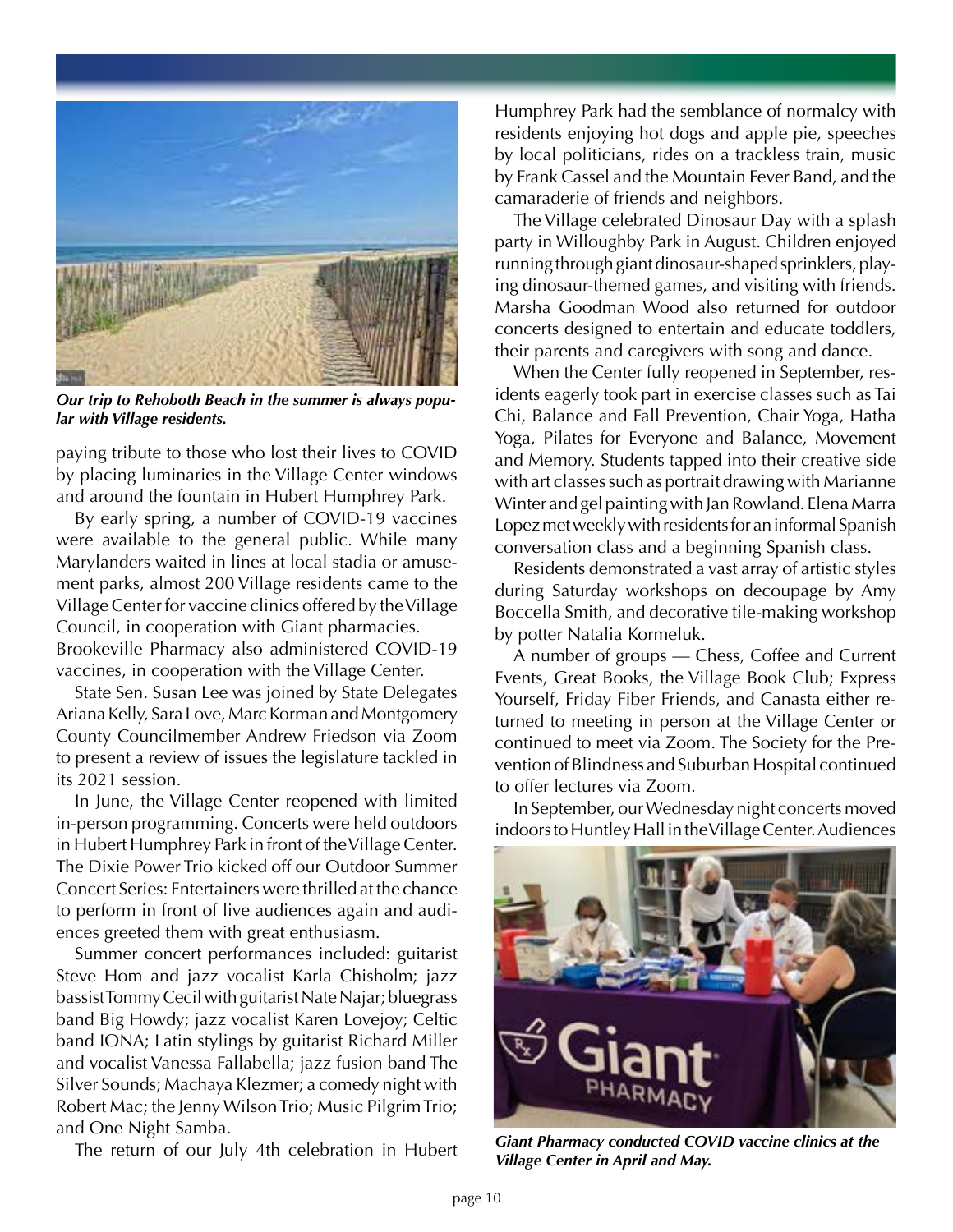

*Volunteers Phoebe Joseph and Tobi Esler keep things organized in the Village Center library.*

enjoyed indoor performances by trumpeter Max Gergits, pianist Raffi Kasparian, Caliente, the Steve Abshire Trio, String of Pearls, the Dariusz Skoraczewski Duo, the Ann St. Trio, Ginny Carr, the Jenny Wilson Trio, the Capitol Carolers, teen musicians from the Friday Morning Music Club, Eunbi Kim and a special songwriters night with Bill Baker and friends. In perhaps the most moving performance of the year, pianist Haskell Small performed his own composition created for the right hand after he suffered a stroke that has denied him the use of his left hand.

The Village Center welcomed back popular lecturer Nick Glakas who brought The Silk Road, the French Riviera, and French Polynesia to Village residents through his slides and stories. Columnist Bob Levey spoke of the future of journalism, while Roland Hirsch offered insight into the science of climate change. Folk singer Jesse Palidofsky offered a musical lecture on Carole King, Laura Nyro and Joni Mitchell.

Several authors appeared in person at the Village Center including Harriett Edelson, author of "12 Ways to Retire on Less," Julie Potter, who wrote "Harnessing the Power of Grief," and Helen Schwartz, who authored "Thieves of Paris." The Friendship Gallery also reopened, hosting a colorful multi-media exhibit and open art shows.

Eager to resume travel for residents, the Village Center sponsored trips to Rehoboth Beach, Glenstone, and to the John F. Kennedy Center for the Performing Arts to see the Broadway musical "Hadestown."

During monthly Zoom sessions, the Society for the Prevention of Blindness continued support for those with low vision. In September, colleagues and friends gathered via Zoom to remember the lifetime of dedication and contribution of Janet Morrison to the low vision community.

Suburban Hospital offered online lectures on healthy aging, addressing dementia, common skin problems, peripheral neuropathy, strokes, cholesterol, new advances in heart surgery, foot problems, joint replacement, circulation, and health diet options. Nurses from Suburban Hospital returned in July to offer blood pressure screenings each Tuesday.

Our weekly tea came back with a slightly different look as guests gathered and enjoyed gift bags with pre-packaged treats. Giant pharmacists administered almost 100 flu shots to Village residents during a clinic at the Village Center in October.

Autumn offered a chance to gather and celebrate during our Fall Festival in October, held outdoors in Humphrey Park. Residents enjoyed empanadas, whoopee pies, autumn-inspired games and tapped their feet to the tunes of BlueTrain Bluegrass. Twin Springs Fruit Farm sold fresh produce to residents, even throughout the year. The Shred-It truck also made several appearances in the Village during the year.

We ended the year with two one-day food drives to benefit the Manna Food Center in Gaithersburg. Village residents came out in force despite the chilly weather to bring non-perishable food items to help feed the hungry.

Friendship Heights celebrated the winter season

with decorations inside and outside the Village Center. While twinkling lights illuminated the park, the Village Center was festooned with green garland, colorful poinsettias, smiling snowmen, and beautifully decorated gingerbread houses as part of a Village-wide contest that proved to one of the year's most popular programs!



volunteers who worked *in September.* via Zoom to ensure that

Thank you to all the *the Friendship Gallery art show "Tree and Leaf Reflection," by Brandon Johnson, was part of* 

groups continued to meet and to those who keep offering their help at the Village Center. Residents continue to show resilience, creativity and community spirit that make the Village of Friendship Heights a unique and very special place to live.